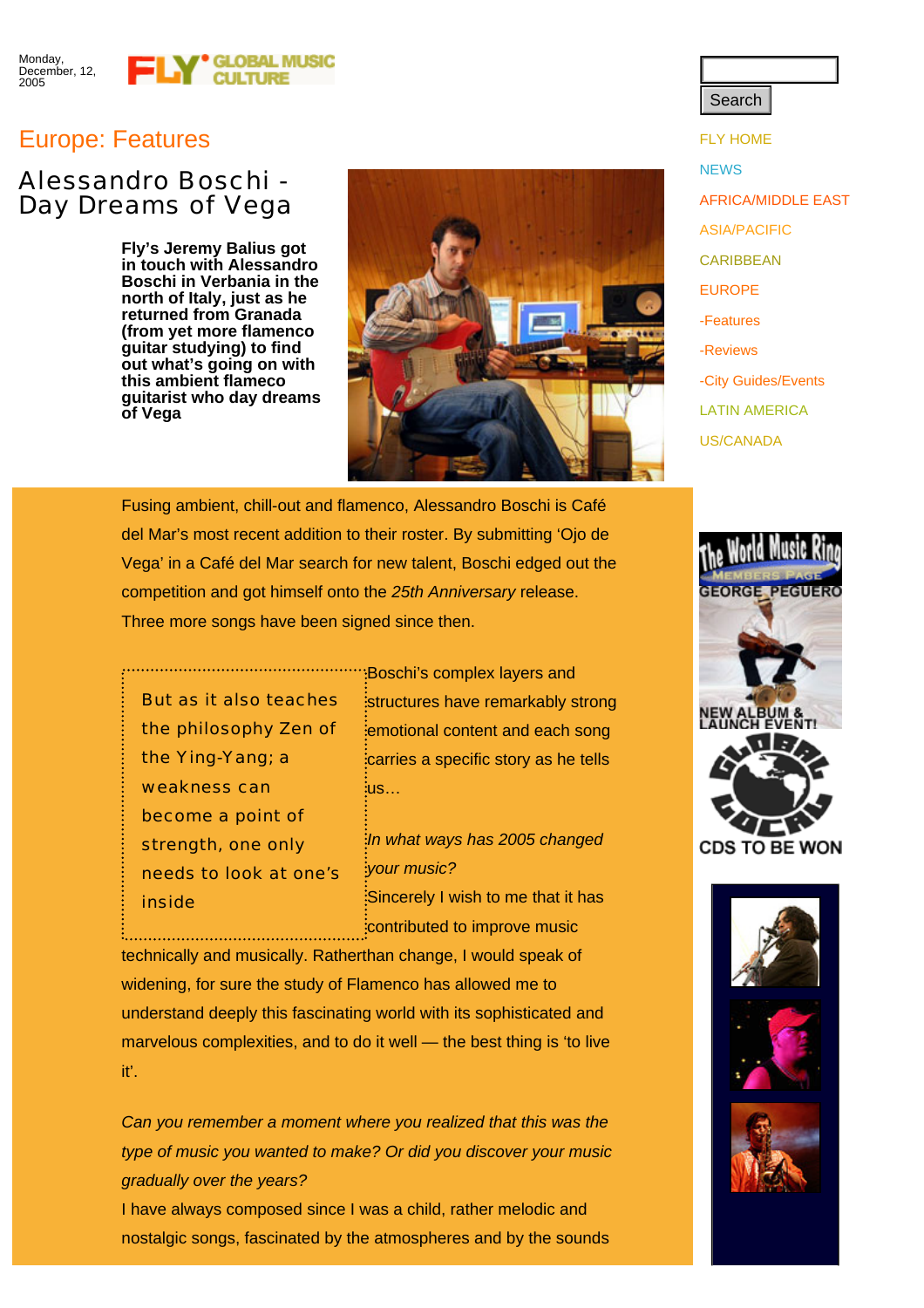of Chopin and Listz when I studied piano in the conservatoire. At the same time, I was brought up to describe besides the emotions, the places and the situations that created them.

I haven't always made music that could be a mix of ambient music, electronics, new age, chill-out and others. During the course of the years, it has provided a wealth of new sonorities and expressions.

### *What sort of messages do you wish to convey with your music? What sort of emotions?*

First of all, I try to reveal one's own emotions and therefore the search for sincerity with oneself. At times, people have difficulty in being sincere with others because they aren't with themselves whether for fear or for convenience — and therefore they build a convenient reality in which to live.

I hope that in my music each listener finds his own emotions that are different and personal.

What defines the music is the mental content produced from the ears and from the brain answering to external vibrational stimuli. These stimuli cause the musical perception, but they are substantially different from it. Being unique, every individual cerebrally and psychologically — everyone has this particular opportunity to react to the same song. There are as many versions as there are listeners.

If it is true that chill-out was born for detoxifying from the frenzy of daily life, perhaps it can also help us to find again something of deeper inside of us.

*Are you telling specific stories with your music or do you prefer the listener to make his/her own interpretation of your music? Or is it a combination of both?*

I try to tell what I try, therefore they are personal histories but at the same time common because they are emotions and feelings that can be felt by whomever. But as it also teaches the philosophy Zen of the Ying-Yang; a weakness can become a point of strength, one only needs to look at one's inside. This way in 'Ojo de Vega' I describe the strong emotions that I have felt listening to the songs of Vega.

*How did it come about that you were featured on Café del Mar Doce?*

After having participated in the contest for new artists, promoted